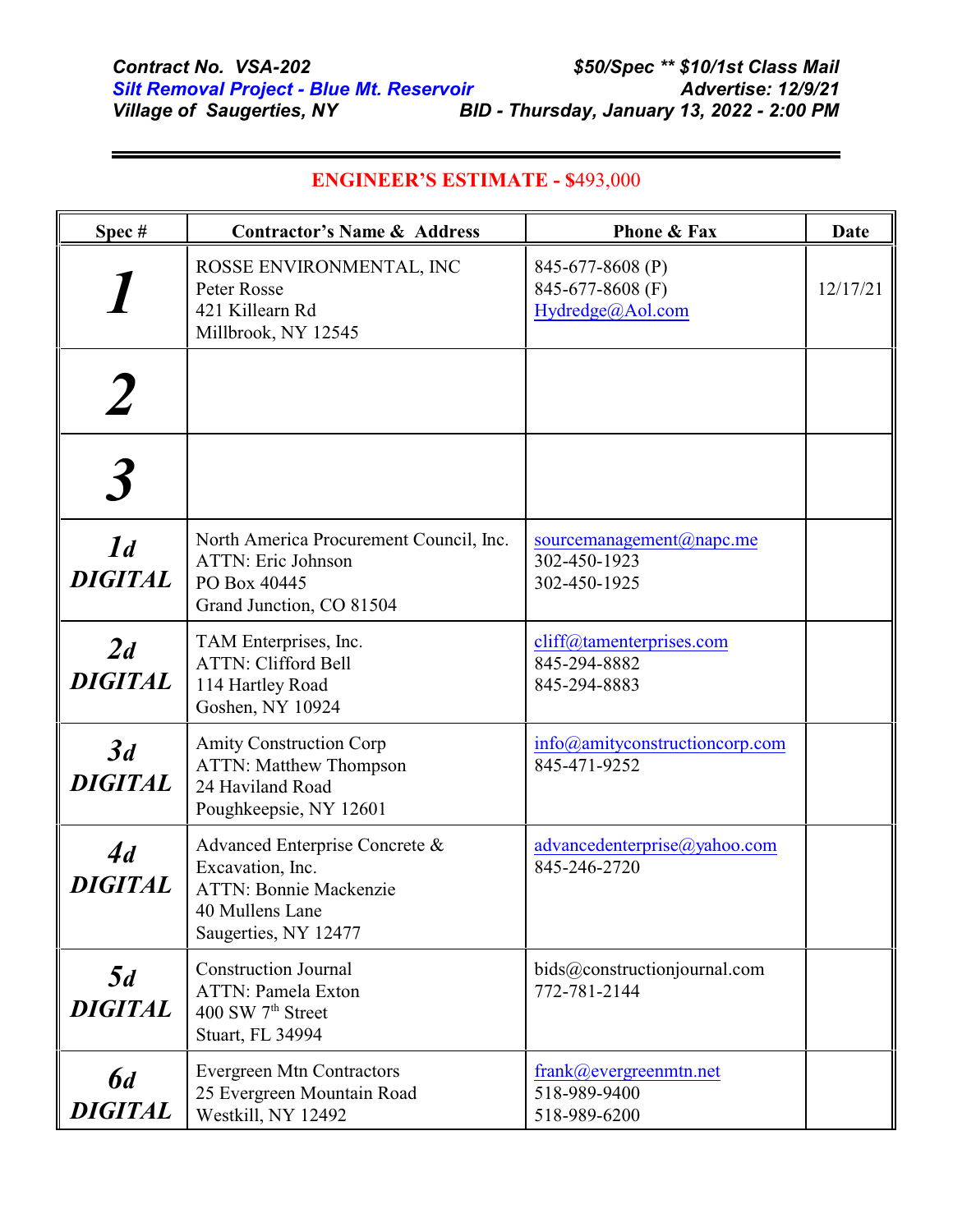| Spec#                            | <b>Contractor's Name &amp; Address</b>                                                                               | <b>Phone &amp; Fax</b>                                          | Date     |
|----------------------------------|----------------------------------------------------------------------------------------------------------------------|-----------------------------------------------------------------|----------|
| 7d<br><b>DIGITAL</b>             | Kingston Equipment<br><b>ATTN: Michael Vandebogart</b><br>78 Stone Road<br>West Hurley, NY 12491                     | 845-332-5145<br>mike@bakerbrothersny.com                        |          |
| $\mathcal{S}d$<br><b>DIGITAL</b> | Rosse Environmental Inc.<br><b>ATTN: Peter Rosse</b><br>421 Killearn Road<br>Millbrook, NY 12545                     | 845-677-8608<br>845-677-8608<br>hydredge@aol.com                | 12/14/21 |
| 9d<br><b>DIGITAL</b>             | Metropolitan Environmental Services, Inc.<br><b>ATTN: Chris Thobe</b><br>5055 Nike Drive<br>Hilliard, OH 43026       | 614-778-3297<br>614-771-2761<br>cthobe@metenviro.com            | 12/14/21 |
| 10d<br><b>DIGITAL</b>            | Pristine Waters LLC<br><b>ATTN: Mark Amler</b><br>41 Lake Road<br>Ridgefield, CT 06877                               | 914-217-4168<br>mark@pristinewaterfronts.com                    | 12/16/21 |
| 11d<br><b>DIGITAL</b>            | Parrott Enterprises Inc.<br>ATTN: Ryan Ledeoux<br>319 North Plank Road<br>Newburgh, NY 12550                         | 845-742-8724<br>845-562-3334<br>parrottdockbuilders@hotmail.com | 12/17/21 |
| 12d<br><b>DIGITAL</b>            | Baker Brothers Excavating / Kingston<br>Equipment<br>Brian Jurkowski<br>78 Stone Road<br>West Hurley, New York 12491 | 845-338-6025<br>845-338-3425<br>brian@bakerbrothersny.com       | 12/21/21 |
| 13d<br><b>DIGITAL</b>            | Land Remediation Inc.<br><b>ATTN: Zachary Novick</b><br>74 Hudson River Road<br>Waterford, NY 12188                  | 518-766-4105<br>zan@land-remediation.com                        | 12/21/21 |
| 14d<br><b>DIGITAL</b>            | <b>Eastern Contractors Association</b><br><b>Judy Ploof</b><br>6 Airline Drive<br>Albany, NY 12205                   | 518-869-0961<br>518-869-2378<br>judyp@ecainc.org                | 12/28/21 |

## **ENGINEER'S ESTIMATE - \$**493,000

 $\blacksquare$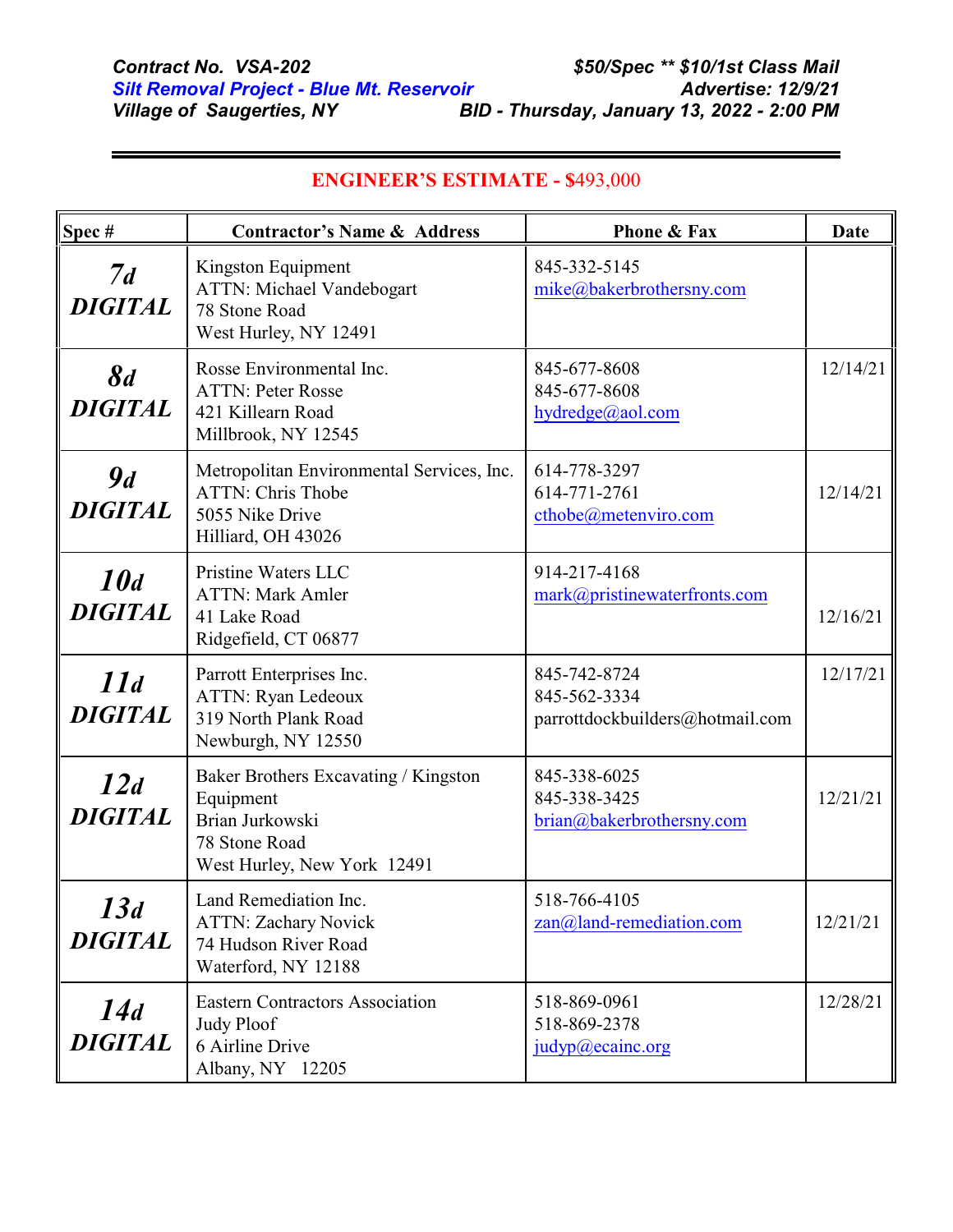| Spec#                 | <b>Contractor's Name &amp; Address</b>                                                                 | <b>Phone &amp; Fax</b>                              | Date     |
|-----------------------|--------------------------------------------------------------------------------------------------------|-----------------------------------------------------|----------|
| 15d<br><b>DIGITAL</b> | <b>Carver Construction</b><br>ATTN: Gabriel Hanoufa<br>494 Western Turnpike<br>Altamont, NY 12009      | 518-469-0218<br>ghanoufa@carvercompanies.com        | 12/28/21 |
| 16d<br><b>DIGITAL</b> | Core & Main<br><b>ATTN: Stephen Cooper</b><br>650 Sheafe Road<br>Poughkeepsie, NY 12601                | 845-249-4909<br>stephen.cooper@coreandmain.co<br>m  | 12/30/21 |
| 17d<br><b>DIGITAL</b> | <b>Arold Construction</b><br>Rian Baker<br>51 Powder Mill Bridge Road<br>Kingston, NY 12401            | 845-336-8753<br>845-336-8245<br>rian.baker@arold.us | 1/3/22   |
| 18d<br><b>DIGITAL</b> | James H. Maloy, Inc.<br><b>ATTN: Thomas McClain</b><br>421 Albany Shaker Road<br>Loudonville, NY 12211 | 518-365-8717<br>info@jhmaloy.com                    | 1/3/22   |
| 19d<br><b>DIGITAL</b> |                                                                                                        |                                                     |          |
| 20d<br><b>DIGITAL</b> |                                                                                                        |                                                     |          |
| 21d<br><b>DIGITAL</b> |                                                                                                        |                                                     |          |
| 22d<br><b>DIGITAL</b> |                                                                                                        |                                                     |          |
| 23d<br><b>DIGITAL</b> |                                                                                                        |                                                     |          |
| 24d<br><b>DIGITAL</b> |                                                                                                        |                                                     |          |

## **ENGINEER'S ESTIMATE - \$**493,000